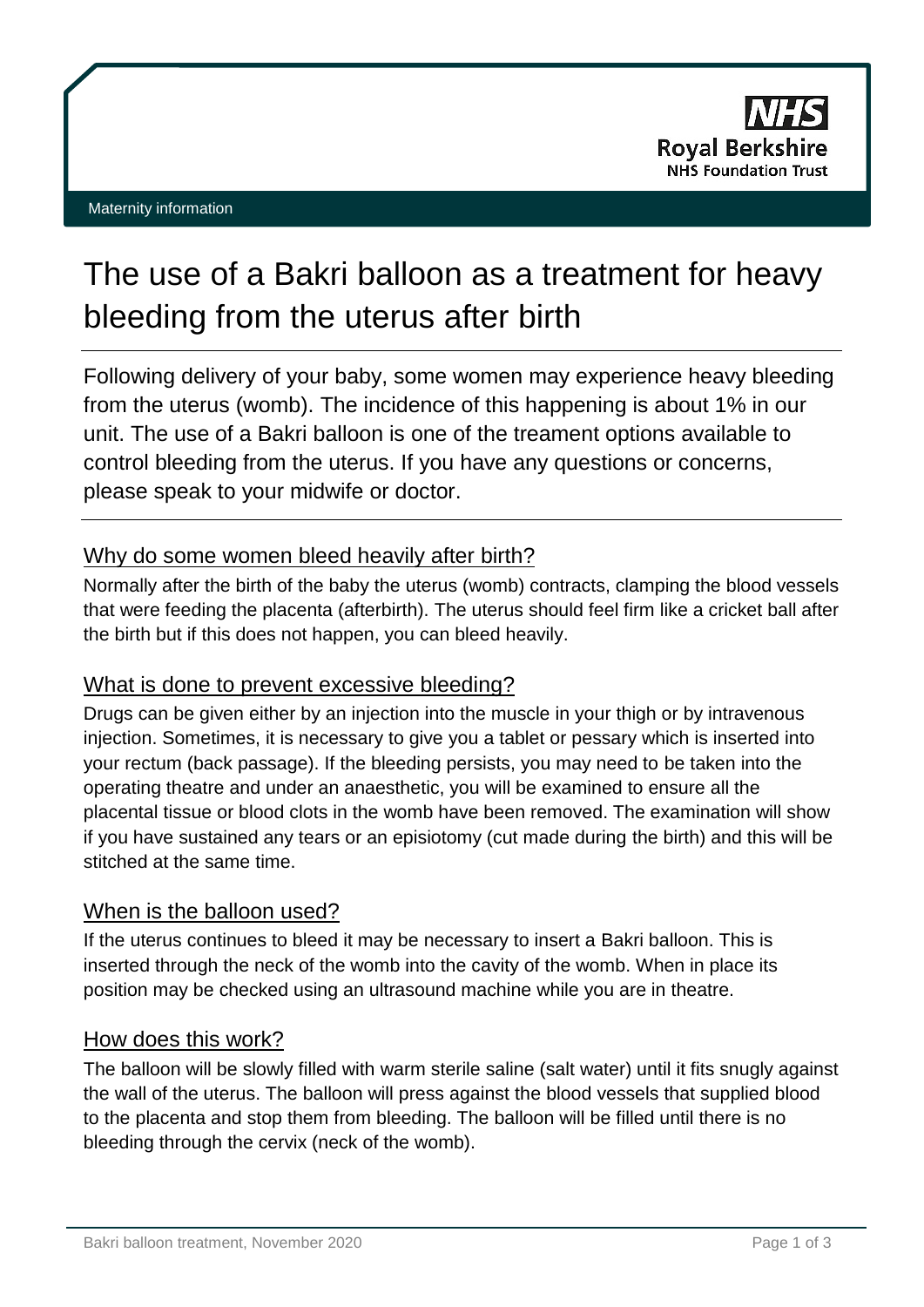#### What happens after the balloon is placed inside the uterus?

You will remain in the Delivery Suite where a midwife will monitor your pulse, blood pressure and keep a check on your blood loss. You will have a urinary catheter (fine tube) inserted into your bladder while you are in theatre so that we can measure the amount of urine you pass, as this is a good indicator that you are well.

You will be given intravenous antibiotics (through your vein) and a blood test will be taken after six hours to ensure you are not anaemic, due to the amount of blood you have lost. You may have an oxytocin infusion (a drip into your vein containing hormones) to ensure that your womb remains well contracted. The anaesthetist will ensure you are comfortable by giving you adequate pain relief.

#### Some facts about the balloon:



- This is single-use rubber catheter.
- $\bullet$  It can hold 1500 ml when it is filled with saline.
- About 500-600ml of saline may be needed to stop any bleeding (tamponade effect).

#### When is the balloon removed?

The balloon will be left inside the uterus for at least 6-12 hours. Sometimes, it may stay in for up to 24 hours if we have any concerns of a recurrence of bleeding. It is usually removed in the morning and you will be observed for bleeding.

Six hours prior to the removal of the balloon you will be asked not to eat or drink except to take sips of water.

#### Is an anaesthetic required to take the balloon out?

No. It is a simple procedure which is done in two stages; a small amount of saline is drained and you are monitored for half an hour. If there is no bleeding, the balloon will be completely drained and removed. This does not require an anaesthetic.

#### Why is a vaginal pack or cervical structure inserted in some women?

Sometimes, a vaginal pack is used to ensure the balloon remains inside the womb, as the contractions of the uterus may push it out. This is removed at the same time as the balloon. Occasionally, a suture (stitch) is inserted in the cervix to help keep the balloon in. The suture will dissolve spontaneously after the balloon is removed. If you do have a vaginal pack you will be given a pink wristband to wear which will be removed when pack is taken out.